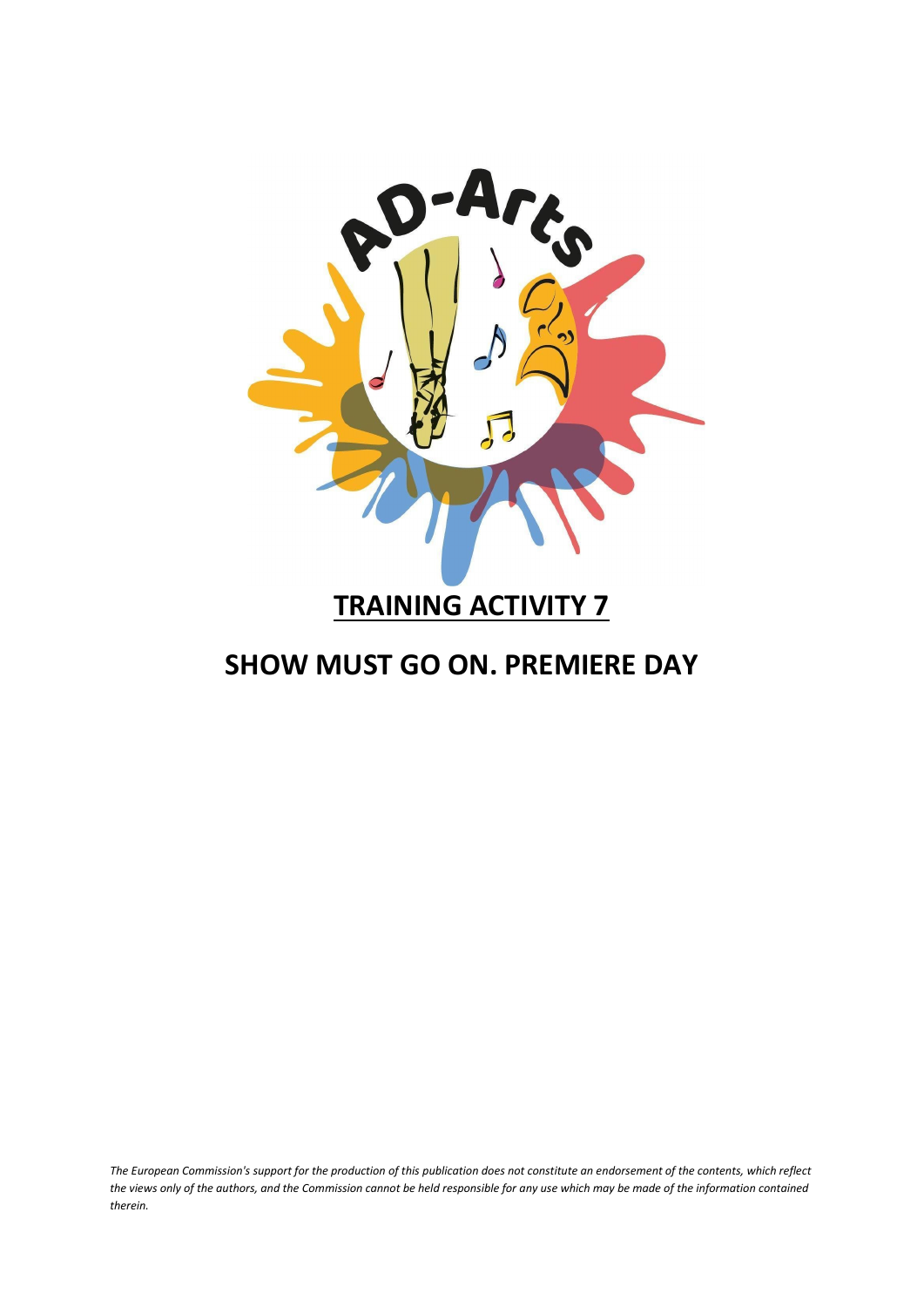



## **Description of the activity**

Whether a musical show is staged or not at the end of this training, it is paramount to get feedback from the participants. The main idea of this training is to improve socialization of PwAD and to motivate PwAD, relatives and professionals, about the importance of CATs for Quality of Life and to inform them on how to use DTs for supporting the implementation of CATs, include the participation of relatives and professionals.

#### **Objectives:**

- Encourage extroversion
- Improve social abilities
- Realisation of a smooth show
- To improve interpersonal relationships and help create bonds
- To increase joy of life for PwD and their families
- To give PwD and their families a purpose and expectations

#### **Participants:**

- People with Mild-Moderate Alzheimer
- Relatives
- Professionals who work with PwAD

#### **Competences to be trained (relatives and professionals)**:

- different channels of communication
- concentration
- social skills
- collaboration
- fine motor functions
- perception of sound, colour, shape, space, proportion, rhythm

#### **Competences to be trained (PwD):**

- to improve a wide range of cognitive skills including attention, episodic memory and executive function
- to more sustained attention
- to support non-verbal communication
- increase in contentment and relaxation in groups and eagerness to socialize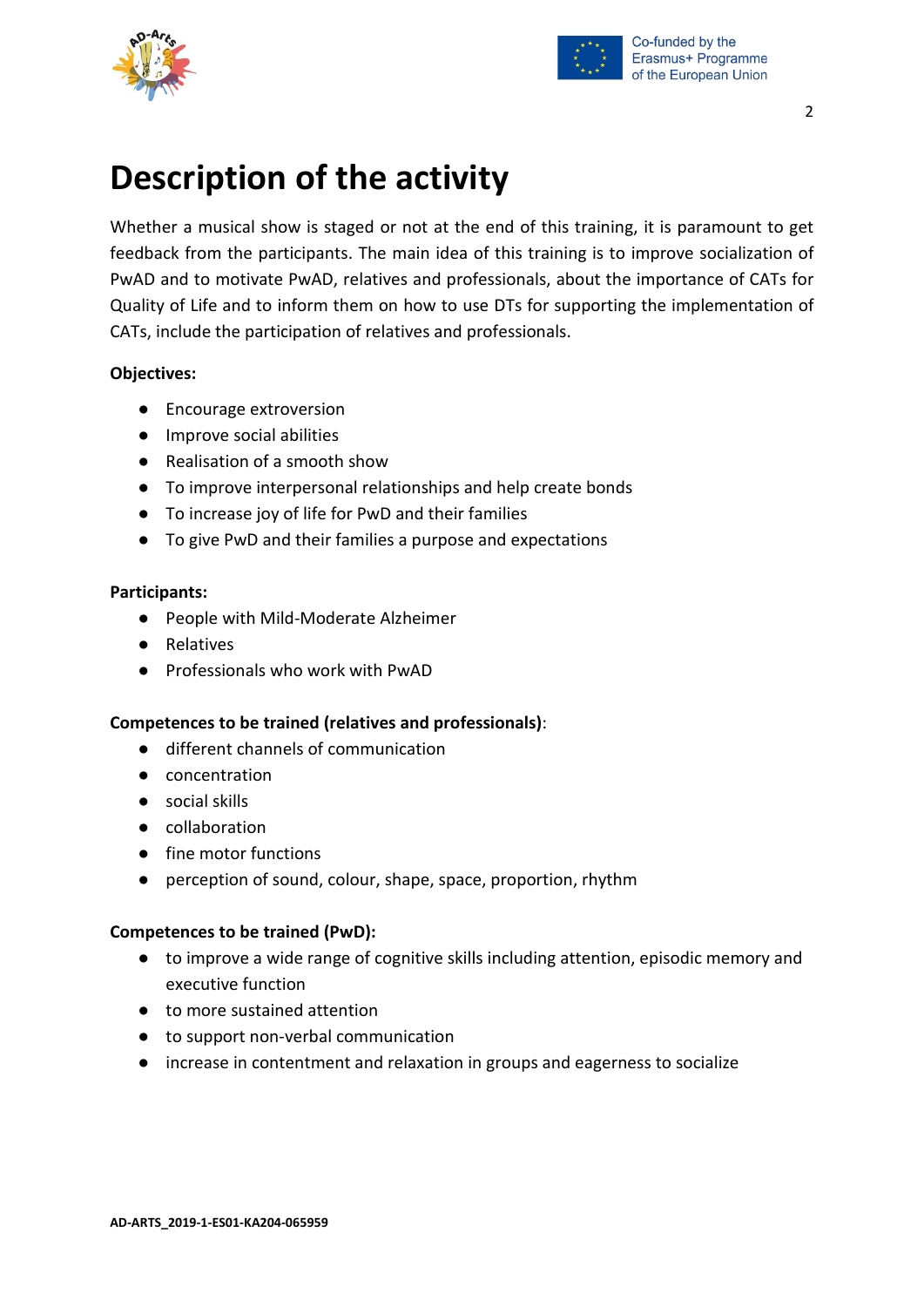



#### **Training contents:**

- Preparing the stage and altering the costumes
- Selecting roles for relatives and professionals in the show
- Warming up:
	- o Checking and repeating the script and the characters.
	- o "Setting in" the roles of the show adjusted to PwAD capabilities and likes
	- o putting on the costumes
	- o Relaxation before starting
- The show
- Closure (and after "party"?)

#### **Estimated duration:**

- F2F: 4 hours.
- Online: 1 hour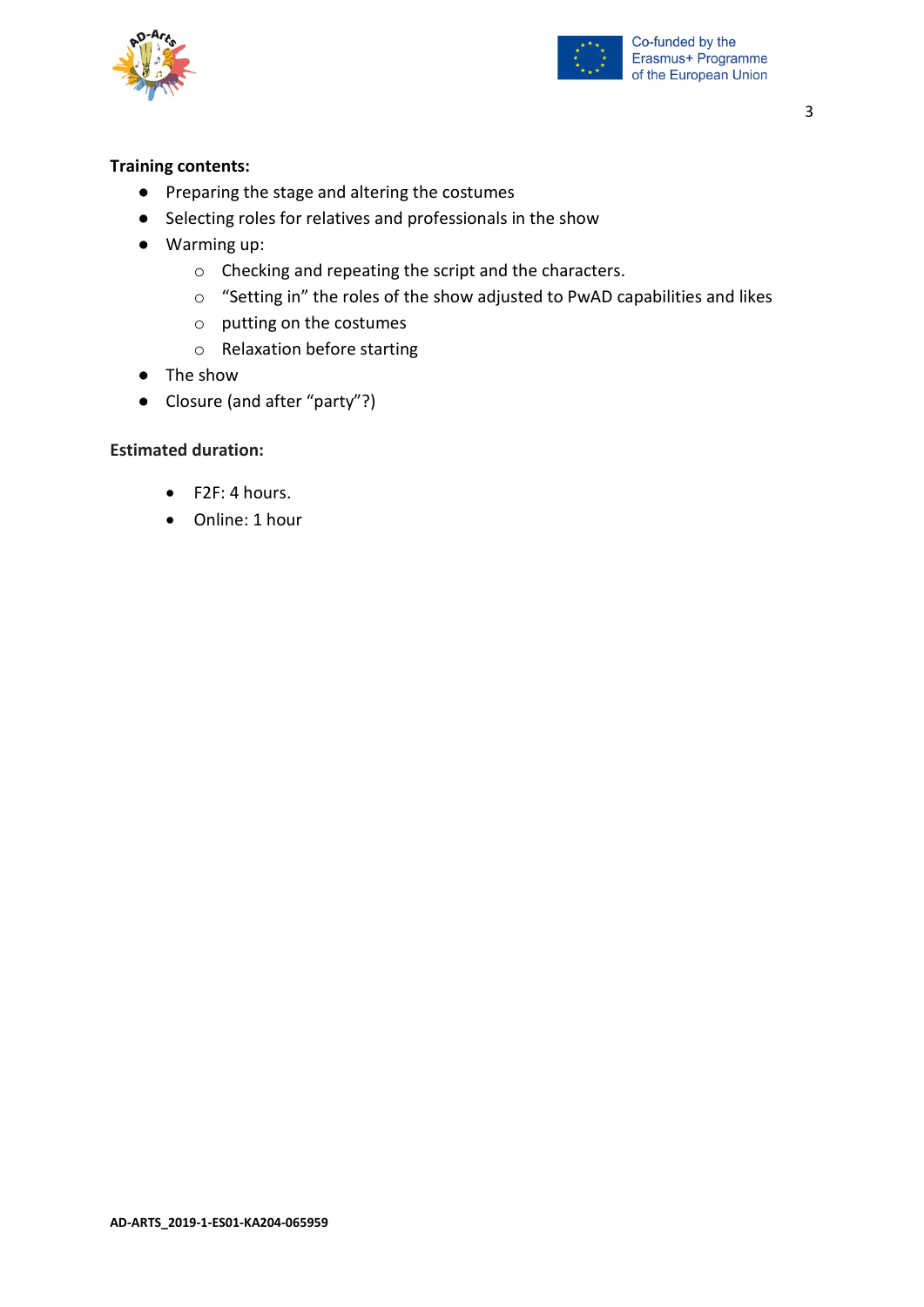



# **Implementation**

| <b>ACTIONS</b><br><b>F2F/ONLINE</b> | <b>EXPLANATION, TIMING AND RESOURCES NEEDED</b>                                                                                                                                                                                                                                                                                                                                                                                                                                                                                                                                                                                                                                                                                                                                                                                                                                                                                                                                                                                                                                   |
|-------------------------------------|-----------------------------------------------------------------------------------------------------------------------------------------------------------------------------------------------------------------------------------------------------------------------------------------------------------------------------------------------------------------------------------------------------------------------------------------------------------------------------------------------------------------------------------------------------------------------------------------------------------------------------------------------------------------------------------------------------------------------------------------------------------------------------------------------------------------------------------------------------------------------------------------------------------------------------------------------------------------------------------------------------------------------------------------------------------------------------------|
| <b>Opening</b>                      | Step 1.<br>Group members introduce themselves to each other:<br>Professionals/relatives should read guidelines for trainers:<br>How to make PWD cooperate in a Group Dynamic.<br>Some ideas on how to prepare the action(s).<br>$\sim$<br>How to communicate with PwD.<br>After that professional/relative starts the activity asking<br>users what the title of the activity evokes or reminds them (a<br>musical, a poster, a stage, a costume, etc) or what they think<br>the activity is about after that carrying out an introduction<br>explaining the activity.<br>The activity consists of learning material for designing a stage<br>and costumes for any selected musical show.<br><b>Timing:</b> 15 minutes (15 minutes to read the guidelines).<br><b>Training Materials and resources:</b><br>Guidelines for trainers: how to make PWD to<br>$\blacksquare$<br>cooperate in a Group Dynamic.<br>Guidelines for trainers: Some ideas on how to prepare<br>٠<br>the action(s).<br>Guidelines for trainers how to communicate with<br>٠<br>PwD.<br>Laptop/computer<br>٠ |
|                                     | Step 2.<br>Explanation of the purpose of the task and making common<br>decisions:<br>Determination of the start/stop times and rules of the<br>task;<br>Resolution of the expectations of the<br>managers/trainers/members;<br>The responsibilities and promises of the participants to<br>٠<br>achieve the goal of the task and comparison of those<br>offers with the expectations, making decisions to<br>overcome discrepancies that result from this<br>comparison.                                                                                                                                                                                                                                                                                                                                                                                                                                                                                                                                                                                                          |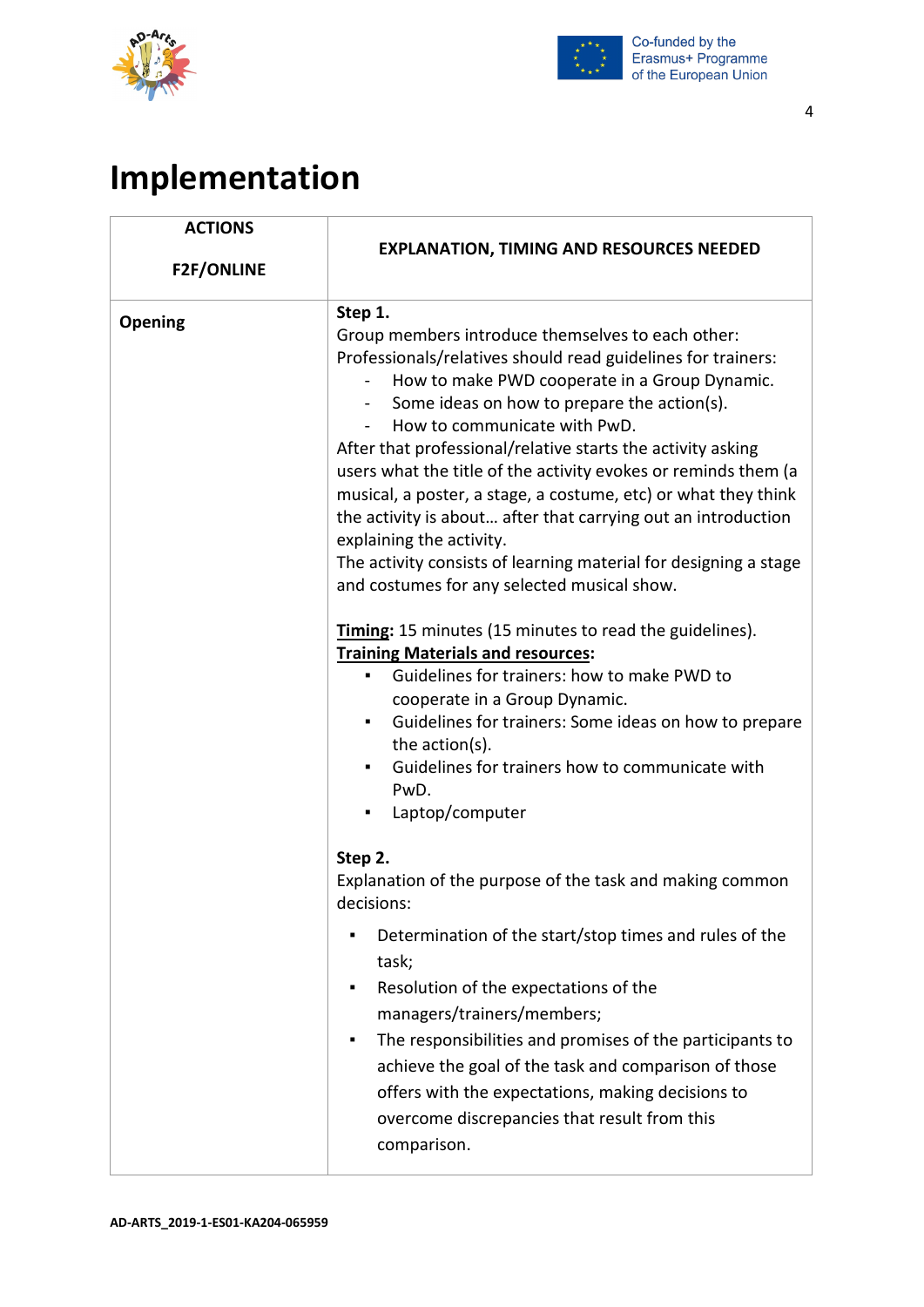



| Timing: 15 minutes                                                                                                                                                                                                                                                                                                                                                                                                                                                                                                                                                                                                                                                 |
|--------------------------------------------------------------------------------------------------------------------------------------------------------------------------------------------------------------------------------------------------------------------------------------------------------------------------------------------------------------------------------------------------------------------------------------------------------------------------------------------------------------------------------------------------------------------------------------------------------------------------------------------------------------------|
| Training Materials and resources:.                                                                                                                                                                                                                                                                                                                                                                                                                                                                                                                                                                                                                                 |
| Fliptop/Board                                                                                                                                                                                                                                                                                                                                                                                                                                                                                                                                                                                                                                                      |
| Laptop/computer                                                                                                                                                                                                                                                                                                                                                                                                                                                                                                                                                                                                                                                    |
| Step 3.                                                                                                                                                                                                                                                                                                                                                                                                                                                                                                                                                                                                                                                            |
| Studying Scenario and reviewing the rehearsals:                                                                                                                                                                                                                                                                                                                                                                                                                                                                                                                                                                                                                    |
| $\circ$ Evaluate the elements of the script such as people,<br>event or situation, place, time, actors, director,<br>audience:                                                                                                                                                                                                                                                                                                                                                                                                                                                                                                                                     |
| People: The event, which is the subject of the<br>$\blacksquare$<br>scenario, happens to a person or a group.<br>Event or Situation: The plot/theme and the<br>٠<br>resulting feelings such as liking, desire, longing,<br>passion, anger, fear, etc.<br>Location: the location the plot takes place.<br>٠<br>Time: the time zone the plot takes place.<br>٠<br>Actors: the roles/characters in the script,<br>٠<br>related makeup, costumes, accessories suitable<br>for these roles.<br>Director: It is the person (preferably a CA<br>٠<br>therapist or a professional) who supervises the<br>actors and ensures that the link between events<br>is not broken. |
| Timing: 30 minutes<br><b>Training Materials and resources:.</b><br>Fliptop/Board<br>٠<br>Laptop/computer<br>A digital copy of the selected show to present                                                                                                                                                                                                                                                                                                                                                                                                                                                                                                         |
| Step 4.                                                                                                                                                                                                                                                                                                                                                                                                                                                                                                                                                                                                                                                            |
| Selecting PwAD roles in the show adjusted to their capabilities<br>and likes.                                                                                                                                                                                                                                                                                                                                                                                                                                                                                                                                                                                      |
| Timing: 15 minutes<br><b>Training Materials and resources:.</b><br>Fliptop/Board<br>• Laptop/computer<br>A digital copy of the selected show to present<br>٠                                                                                                                                                                                                                                                                                                                                                                                                                                                                                                       |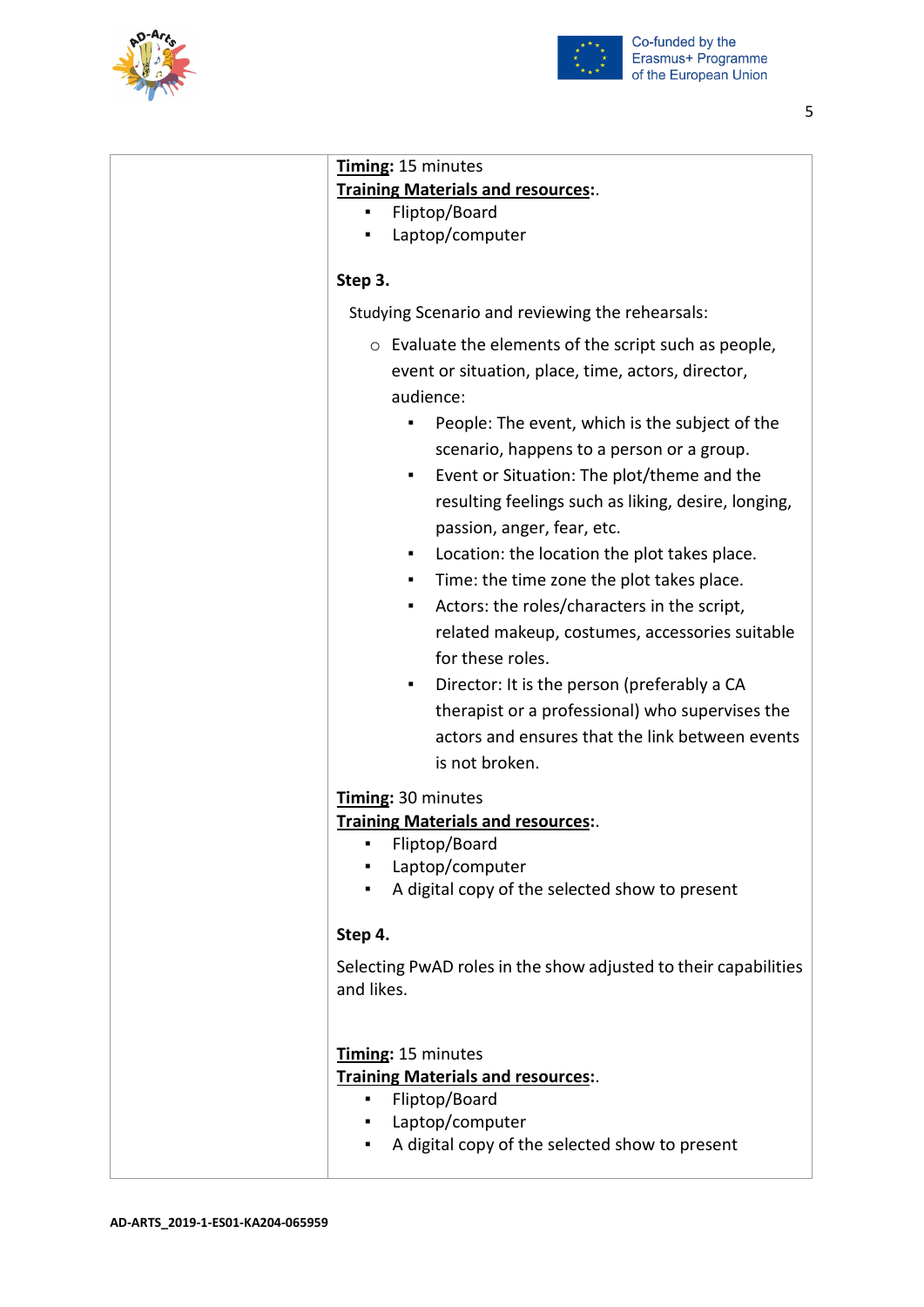



| Step 5.                                                                                                                                                                      |
|------------------------------------------------------------------------------------------------------------------------------------------------------------------------------|
| Selecting roles for relatives and professionals in the show<br>adjusted to their capabilities and likes                                                                      |
| Timing: 15 minutes<br><b>Training Materials and resources:.</b><br>Fliptop/Board<br>٠<br>Laptop/computer<br>A digital copy of the selected show to present<br>$\blacksquare$ |
| Step 6.<br>Analysis of the costumes and makeup needed for each<br>character in the show<br>Discussing the details of the costumes used in the<br>٠                           |
| show<br>Discussing the makeup required.<br>٠<br>Timing: 15 minutes                                                                                                           |
| <b>Training Materials and resources:</b><br>Laptop/computer/tablet, etc.<br>A digital copy of the selected show to present                                                   |
| Step 7.<br>Recall the songs, tunes, melodies related to each character in<br>the show                                                                                        |
| Rehearsing the music involved.<br>Timing: 30 minutes                                                                                                                         |
| <b>Training Materials and resources:</b><br>Laptop/computer/tablet, etc.<br>$\blacksquare$                                                                                   |
| A digital copy of the selected show to present                                                                                                                               |
| Step 8.<br>Brush up the dances related to each character in the show<br>Practising the dances involved.<br>Timing: 30 minutes                                                |
| <b>Training Materials and resources:</b><br>Laptop/computer/tablet, etc.<br>A digital copy of the selected show to present                                                   |
| Step 9.                                                                                                                                                                      |
| Preparation of the stage:                                                                                                                                                    |
| Prepare the stage and add things that can help the<br>participants.                                                                                                          |
| Prepare the place and limit the stage.<br>Put all the elements selected on the stage.<br>٠                                                                                   |
|                                                                                                                                                                              |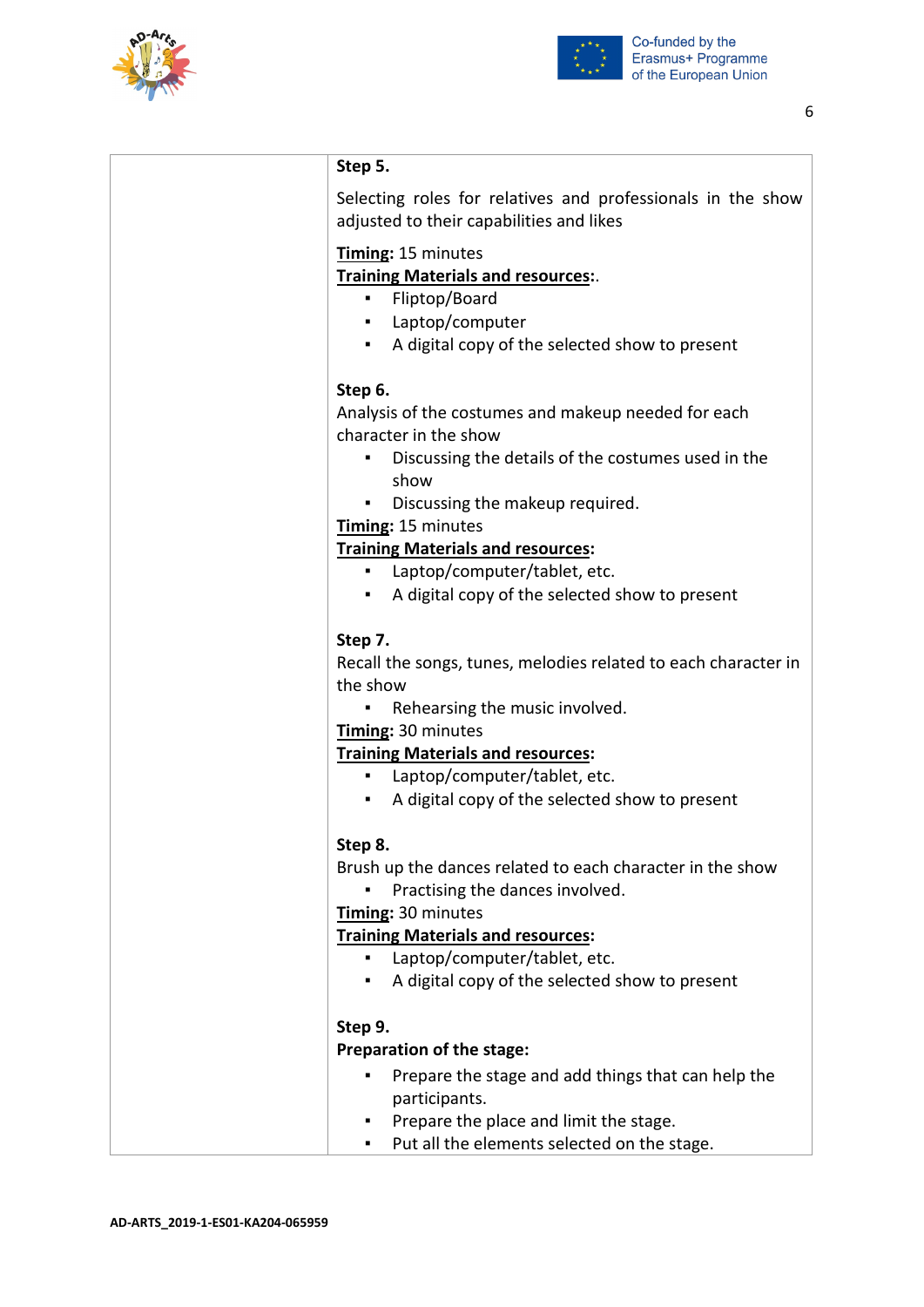



|                                                               | If it is necessary, indicate with stickers where the<br>٠<br>users should be<br>A spot with a microphone where all should stand and<br>٠<br>talk.<br>An assistant to help users with the microphone or to<br>give it to them when it is necessary in order to help<br>them to remember the order.<br>Assign a prompter or prepare papers with the scripts.<br>٠<br>A big screen with the video of the selected dance.<br>Papers with the lyrics of the song. |
|---------------------------------------------------------------|--------------------------------------------------------------------------------------------------------------------------------------------------------------------------------------------------------------------------------------------------------------------------------------------------------------------------------------------------------------------------------------------------------------------------------------------------------------|
| EA. A final open show for<br>the Community is<br>represented. | <b>Explanation (what to do)</b><br>Step 1.<br>Relaxation before starting: Participants will be in the place<br>45 minutes before the show starts. When they arrive there<br>everything should be done.                                                                                                                                                                                                                                                       |
|                                                               | Activities that can help them feel confident and<br>٠<br>relaxed.<br>Breathing exercises.<br>Singing several songs of the show.<br>п<br>Telling them that the professional is going to stay<br>٠<br>there indicating what they have to do.                                                                                                                                                                                                                   |
|                                                               | Step 2.<br>Open Show<br>The show is presented to the audience.<br>The presenter can do a brief explanation to the<br>п<br>audience of some key parts of the show.                                                                                                                                                                                                                                                                                            |
|                                                               | Step 3.<br>The Show:<br>takes place, actors come into the stage.<br>the presenter coordinates the show and assists PwAD<br>٠<br>in performing their roles.<br><b>Training Materials and Resources</b><br>Sheets of paper<br>$\blacksquare$<br>$\circ$ PPT to project images, a landscape or photos (if<br>applicable or needed)                                                                                                                              |
| <b>ICTs or Apps that can help</b><br>to develop the Show.     | Timing: 2 hours (preparation by the facilitator).<br>PPT to project images, a landscape or photos (if applicable<br>or needed)                                                                                                                                                                                                                                                                                                                               |